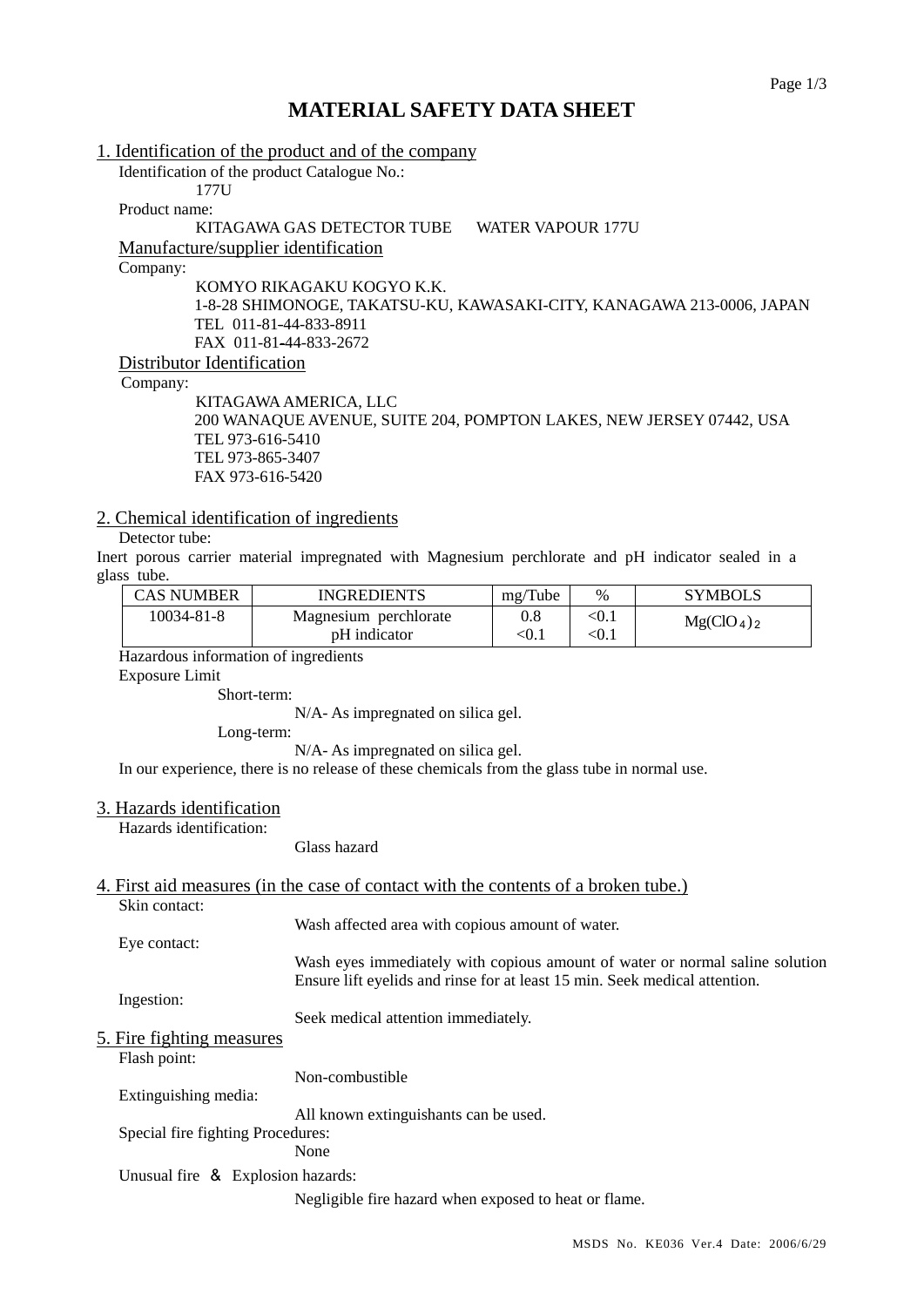## 6. Accidental release measures

Personal protection:

Do not pick up broken glass with bare hands if the tube is broken.. Cover with inert absorbent such as vermiculite. Sweep up and contain for waste disposal.

# 7. Handling and storage

Handling & use:

Storage:

Ensure the instructions for use are followed. Safety glasses and gloves should be worn to prevent injury from splintering glass.

Keep away from direct sunlight and store at 0-10℃.

| 8. Exposure control/personal protection |                           |
|-----------------------------------------|---------------------------|
| Respiratory protection:                 |                           |
|                                         | Not applicable            |
| Ventilation:                            |                           |
|                                         | Not applicable            |
| Other protective equipment:             |                           |
|                                         | Safety glasses and gloves |

#### 9. Physical/Chemical properties Appearance:

| $\ldots$                       | Greenish yellow and white solid layers sealed in a glass tube |  |  |
|--------------------------------|---------------------------------------------------------------|--|--|
| Boiling point:                 |                                                               |  |  |
|                                | Not applicable                                                |  |  |
| Melting point:                 |                                                               |  |  |
|                                | Not applicable                                                |  |  |
| Specific gravity $(H_2O=1)$ :  |                                                               |  |  |
|                                | Not applicable                                                |  |  |
| Evaporation rate $(BuOAc=1)$ : |                                                               |  |  |
|                                | Not applicable                                                |  |  |
| Solubility in water:           |                                                               |  |  |
|                                | Not applicable                                                |  |  |
| Vapour pressure:               |                                                               |  |  |
|                                | Not applicable                                                |  |  |
| Vapour density:                |                                                               |  |  |
|                                | Not applicable                                                |  |  |

#### 10. Stability and Reactivity

Stability:

Incompatibilities:

Stable at under ambient temperatures and pressures.

| Not applicable                    |
|-----------------------------------|
| Hazardous decomposition products: |
| None                              |
| Hazardous polymerization:         |
| None                              |

#### 11. Toxicological information

General:

Eye contact:

In our experience this products is not harmful to health when correctly used/handled.

Skin contact: Contents may be irritating to the skin if the tube broken.

Contents may be irritating to the eyes if the tube broken.

Ingestion: Glass hazard